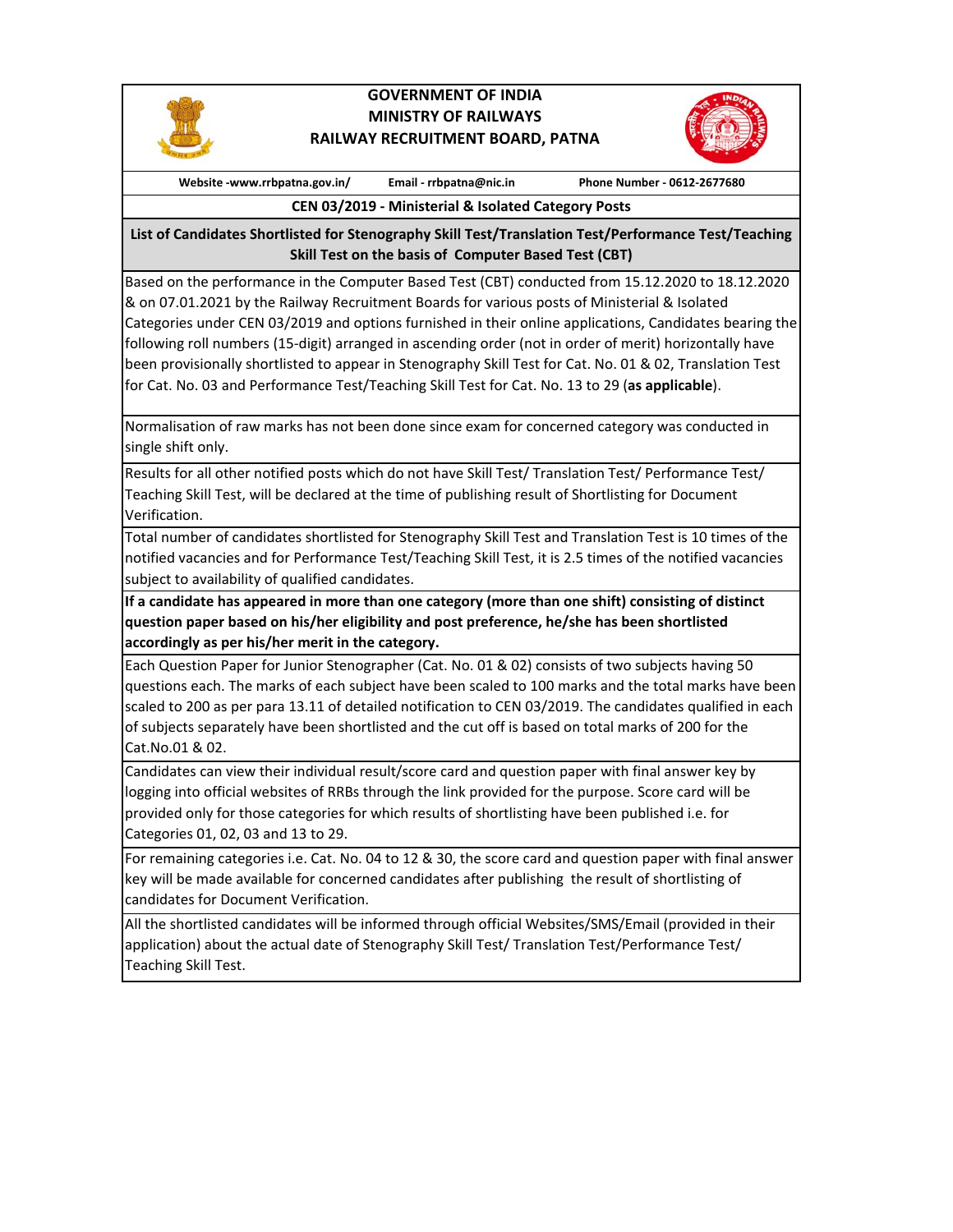The candidature of all the shortlisted candidates for the Stenography Skill Test / Translation Test / Performance Test/Teaching Skill Test is purely provisional and is liable to be cancelled at any stage of recruitment or thereafter, in case of any inconsistency/deficiency/discrepancy detected in the information furnished by them in their online application or any malpractice on their part coming to the notice at any stage of the recruitment process or thereafter. It may be noted that merely calling a candidate for Stenography Skill Test / Translation Test / Performance Test/Teaching Skill Test does not entitle him/her in any way to an appointment in the Railways.

While every care has been taken in preparing the result, RRB reserves the right to rectify any inadvertent error or typographical/printing mistake etc. RRB regrets the inability to entertain any correspondence on this account from the candidates.

**Important**: Beware of the touts who may misguide the candidates with false promises of getting them selected for the job on illegal consideration. The recruitment process in the RRB exams is fully computerized and the selection is based on merit of candidates only. Please visit the official websites of RRBs for regular updates and information.

| Roll Number of Shortlisted candidates for Stenography Skill Test /Translation Test/Performance Test/Teaching |
|--------------------------------------------------------------------------------------------------------------|
| Skill Test in ascending order (not in order of merit) horizontally                                           |

| <b>Stenography Skill Test</b>                 |                 |                 |                 |                 |  |  |  |
|-----------------------------------------------|-----------------|-----------------|-----------------|-----------------|--|--|--|
| Category No. 01 - JUNIOR STENOGRAPHER / HINDI |                 |                 |                 |                 |  |  |  |
| 263191130001924                               | 263191170000312 | 263191190001927 | 263191190002158 | 263191220001217 |  |  |  |
| 263191230001581                               | 263191250001321 | 263191250001535 | 263191250001536 | 263191250001638 |  |  |  |
| 263191260000085                               | 263191260000100 | 263191260000185 | 263191260001468 | 263191260001717 |  |  |  |
| 263191260001763                               | 263191260001829 | 263191260001845 | 263191260001848 | 263191260001852 |  |  |  |
| 263191260001909                               | 263191260001966 | 263191260001980 | 263191260002105 | 263191260002147 |  |  |  |
| 263191260002178                               | 263191310001358 | 263191310001359 | 263191310001383 | 263192120001126 |  |  |  |
| 263192120001316                               | 263192190002217 | 263192220001204 | 263192220001234 | 263192260000132 |  |  |  |
| 263192260001720                               | 263192260001878 | 263192260001896 | 263192260002148 | 263192260002179 |  |  |  |
| 263192270001292                               | 263192310001375 | 263192310001415 | 263193190002216 | 263193260001680 |  |  |  |
| 263193260002044                               | 263193270001271 | 263194120001312 | 263194130001428 | 263194190001110 |  |  |  |
| 263194190001181                               | 263194190001920 | 263194190001922 | 263194190002154 | 263194190002159 |  |  |  |
| 263194190002210                               | 263194220001159 | 263194220001345 | 263194220001352 | 263194230001580 |  |  |  |
| 263194230001583                               | 263194230001585 | 263194230001588 | 263194230001609 | 263194250001324 |  |  |  |
| 263194250001331                               | 263194250001332 | 263194250001518 | 263194250001531 | 263194250001544 |  |  |  |
| 263194250001553                               | 263194250001555 | 263194250001559 | 263194250001566 | 263194250001574 |  |  |  |
| 263194250001620                               | 263194250001633 | 263194250001635 | 263194250001636 | 263194250001640 |  |  |  |
| 263194250001645                               | 263194260000106 | 263194260000125 | 263194260000176 | 263194260000182 |  |  |  |
| 263194260000222                               | 263194260000236 | 263194260000246 | 263194260000251 | 263194260000253 |  |  |  |
| 263194260000451                               | 263194260000482 | 263194260000494 | 263194260001437 | 263194260001444 |  |  |  |
| 263194260001449                               | 263194260001452 | 263194260001458 | 263194260001465 | 263194260001466 |  |  |  |
| 263194260001483                               | 263194260001496 | 263194260001505 | 263194260001506 | 263194260001507 |  |  |  |
| 263194260001508                               | 263194260001512 | 263194260001661 | 263194260001669 | 263194260001693 |  |  |  |
| 263194260001695                               | 263194260001696 | 263194260001705 | 263194260001716 | 263194260001723 |  |  |  |
| 263194260001734                               | 263194260001745 | 263194260001750 | 263194260001764 | 263194260001771 |  |  |  |
| 263194260001784                               | 263194260001801 | 263194260001811 | 263194260001815 | 263194260001822 |  |  |  |
| 263194260001849                               | 263194260001862 | 263194260001886 | 263194260001889 | 263194260001895 |  |  |  |
| 263194260001933                               | 263194260001938 | 263194260001949 | 263194260001953 | 263194260001956 |  |  |  |
| 263194260001971                               | 263194260001986 | 263194260001989 | 263194260002037 | 263194260002042 |  |  |  |
| 263194260002077                               | 263194260002097 | 263194260002099 | 263194260002102 | 263194260002109 |  |  |  |
| 263194260002116                               | 263194260002137 | 263194260002167 | 263194260002170 | 263194260002207 |  |  |  |
| 263194270000270                               | 263194270001132 | 263194270001256 | 263194270001263 | 263194270001266 |  |  |  |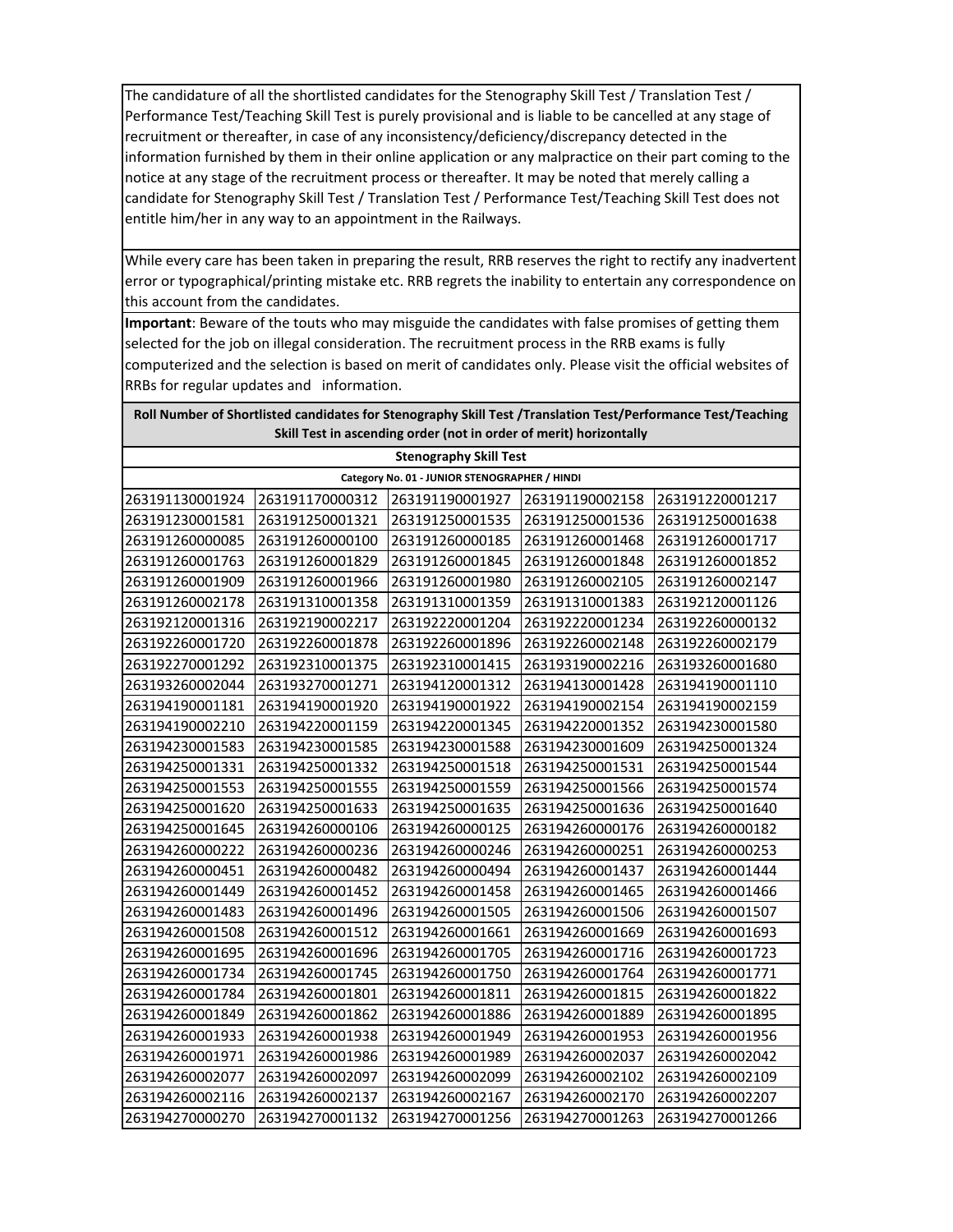| 263194270001267                             | 263194270001288                             | 263194270001296                                 | 263194270001305 | 263194310001373 |  |  |  |  |
|---------------------------------------------|---------------------------------------------|-------------------------------------------------|-----------------|-----------------|--|--|--|--|
| 263194310001391                             | 263194310001410                             | 263194310001990                                 | 263194310001992 | 263194310001996 |  |  |  |  |
| 263194310002004                             | 263194310002005                             | 263194310002008                                 | 263195190002087 | 263195190002160 |  |  |  |  |
| 263195220001228                             | 263195230001608                             | 263195250001328                                 | 263195250001560 | 263195250001568 |  |  |  |  |
| 263195260000092                             | 263195260000128                             | 263195260001485                                 | 263195260001732 | 263195260001757 |  |  |  |  |
| 263195260001857                             | 263195310001367                             | 263195310001409                                 | 263195310001412 |                 |  |  |  |  |
|                                             | Total number of candidates shortlisted: 184 |                                                 |                 |                 |  |  |  |  |
|                                             |                                             | Category No. 02 - JUNIOR STENOGRAPHER / ENGLISH |                 |                 |  |  |  |  |
| 263191120000380                             | 263191230000647                             | 263191250000597                                 | 263191250000658 | 263191250001035 |  |  |  |  |
| 263191250001058                             | 263191260000046                             | 263191260000757                                 | 263191260000772 | 263191260000839 |  |  |  |  |
| 263191260000911                             | 263191260000943                             | 263191260001089                                 | 263192170000976 | 263192170000978 |  |  |  |  |
| 263192190000295                             | 263192230000622                             | 263192250000392                                 | 263192250000657 | 263192250000686 |  |  |  |  |
| 263192260000186                             | 263192260000424                             | 263192260000519                                 | 263192260000527 | 263192260000753 |  |  |  |  |
| 263192260000823                             | 263192270000273                             | 263192270000367                                 | 263193170000308 | 263193190000352 |  |  |  |  |
| 263193230000640                             | 263193250000404                             | 263193260000908                                 | 263193270000016 | 263193300000331 |  |  |  |  |
| 263194170001027                             | 263194170001079                             | 263194200000304                                 | 263194230000623 | 263194230000638 |  |  |  |  |
| 263194230000639                             | 263194250000599                             | 263194250000601                                 | 263194250000606 | 263194250000616 |  |  |  |  |
| 263194250000651                             | 263194250000654                             | 263194250000660                                 | 263194250000687 | 263194260000061 |  |  |  |  |
| 263194260000062                             | 263194260000151                             | 263194260000176                                 | 263194260000182 | 263194260000212 |  |  |  |  |
| 263194260000213                             | 263194260000236                             | 263194260000246                                 | 263194260000251 | 263194260000451 |  |  |  |  |
| 263194260000514                             | 263194260000518                             | 263194260000543                                 | 263194260000548 | 263194260000556 |  |  |  |  |
| 263194260000557                             | 263194260000561                             | 263194260000737                                 | 263194260000747 | 263194260000748 |  |  |  |  |
| 263194260000760                             | 263194260000769                             | 263194260000776                                 | 263194260000789 | 263194260000793 |  |  |  |  |
| 263194260000806                             | 263194260000812                             | 263194260000820                                 | 263194260000826 | 263194260000829 |  |  |  |  |
| 263194260000841                             | 263194260000846                             | 263194260000882                                 | 263194260000909 | 263194260000917 |  |  |  |  |
| 263194260000926                             | 263194260000940                             | 263194260000942                                 | 263194260000951 | 263194260000954 |  |  |  |  |
| 263194260000986                             | 263194260001003                             | 263194260001008                                 | 263194260001009 | 263194260001013 |  |  |  |  |
| 263194260001020                             | 263194260001097                             | 263194270000375                                 | 263195170000281 | 263195250000697 |  |  |  |  |
| 263195250001031                             | 263195250001056                             | 263195260000092                                 | 263195260000454 | 263195260000767 |  |  |  |  |
| 263195260000782                             | 263195260000783                             | 263195260000995                                 | 263195260001084 | 263195260001096 |  |  |  |  |
| Total number of candidates shortlisted: 110 |                                             |                                                 |                 |                 |  |  |  |  |
|                                             |                                             | <b>Translation Test</b>                         |                 |                 |  |  |  |  |
| Category No. 03 - JUNIOR TRANSLATOR / HINDI |                                             |                                                 |                 |                 |  |  |  |  |
| 263191170002904                             | 263191170002909                             | 263191190002987                                 | 263191220002926 | 263191220002935 |  |  |  |  |
| 263191220002957                             | 263191220002958                             | 263191220002969                                 | 263191260002804 | 263191260002809 |  |  |  |  |
| 263191260002815                             | 263191260002818                             | 263191260002820                                 | 263191260002826 | 263191260002829 |  |  |  |  |
| 263191260002831                             | 263191260002833                             | 263191260002849                                 | 263191260002861 | 263191260002866 |  |  |  |  |
| 263191260002868                             | 263191270002883                             | 263191270002889                                 | 263192220002914 | 263192220002934 |  |  |  |  |
| 263192220002938                             | 263192220002942                             | 263192220002946                                 | 263192220002947 | 263192220002948 |  |  |  |  |
| 263192220002961                             | 263192220002963                             | 263192220002971                                 | 263192260002823 | 263192260002853 |  |  |  |  |
| 263192260002863                             | 263192270002885                             | 263193120002798                                 | 263193260002846 | 263193260002871 |  |  |  |  |
| 263193270002876                             | 263193270002882                             | 263194170002897                                 | 263194170002906 | 263194170002908 |  |  |  |  |
| 263194170002911                             | 263194190002985                             | 263194190002986                                 | 263194190002989 | 263194220000325 |  |  |  |  |
| 263194220002913                             | 263194220002915                             | 263194220002916                                 | 263194220002922 | 263194220002928 |  |  |  |  |
| 263194220002932                             | 263194220002933                             | 263194220002941                                 | 263194220002950 | 263194220002952 |  |  |  |  |
| 263194220002953                             | 263194220002960                             | 263194220002962                                 | 263194220002964 | 263194220002965 |  |  |  |  |
| 263194220002966                             | 263194220002972                             | 263194220002973                                 | 263194220002974 | 263194260002320 |  |  |  |  |
| 263194260002808                             | 263194260002810                             | 263194260002811                                 | 263194260002813 | 263194260002817 |  |  |  |  |
| 263194260002819                             | 263194260002822                             | 263194260002825                                 | 263194260002827 | 263194260002828 |  |  |  |  |
| 263194260002836                             | 263194260002838                             | 263194260002839                                 | 263194260002845 | 263194260002855 |  |  |  |  |
| 263194260002856                             | 263194260002862                             | 263194260002865                                 | 263194260002869 | 263194260002870 |  |  |  |  |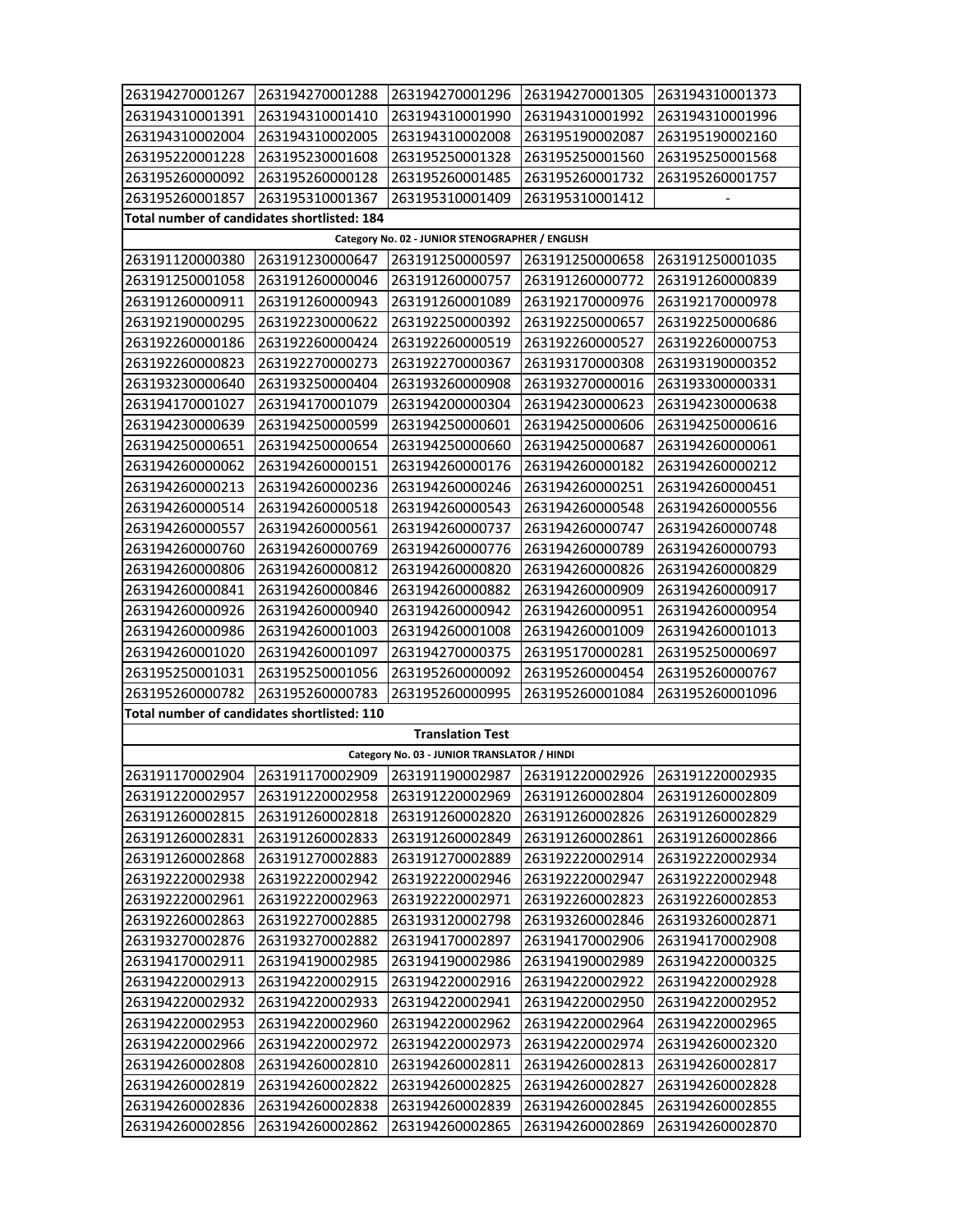| 1263194260002872                                   | 263194270002874 | 1263194270002877 | 263194270002878 | 1263194270002880 |  |  |
|----------------------------------------------------|-----------------|------------------|-----------------|------------------|--|--|
| 1263194270002884                                   | 263195130002991 | 263195150002873  | 263195190002988 | 263195260002801  |  |  |
| 1263195260002803                                   | 263195260002843 |                  |                 |                  |  |  |
| <b>Total number of candidates shortlisted: 102</b> |                 |                  |                 |                  |  |  |
| <b>Grand Total: 396</b>                            |                 |                  |                 |                  |  |  |
| ------End of the list-----                         |                 |                  |                 |                  |  |  |
| Chairman/RRB/PATNA<br>Date: 14/09/2021             |                 |                  |                 |                  |  |  |